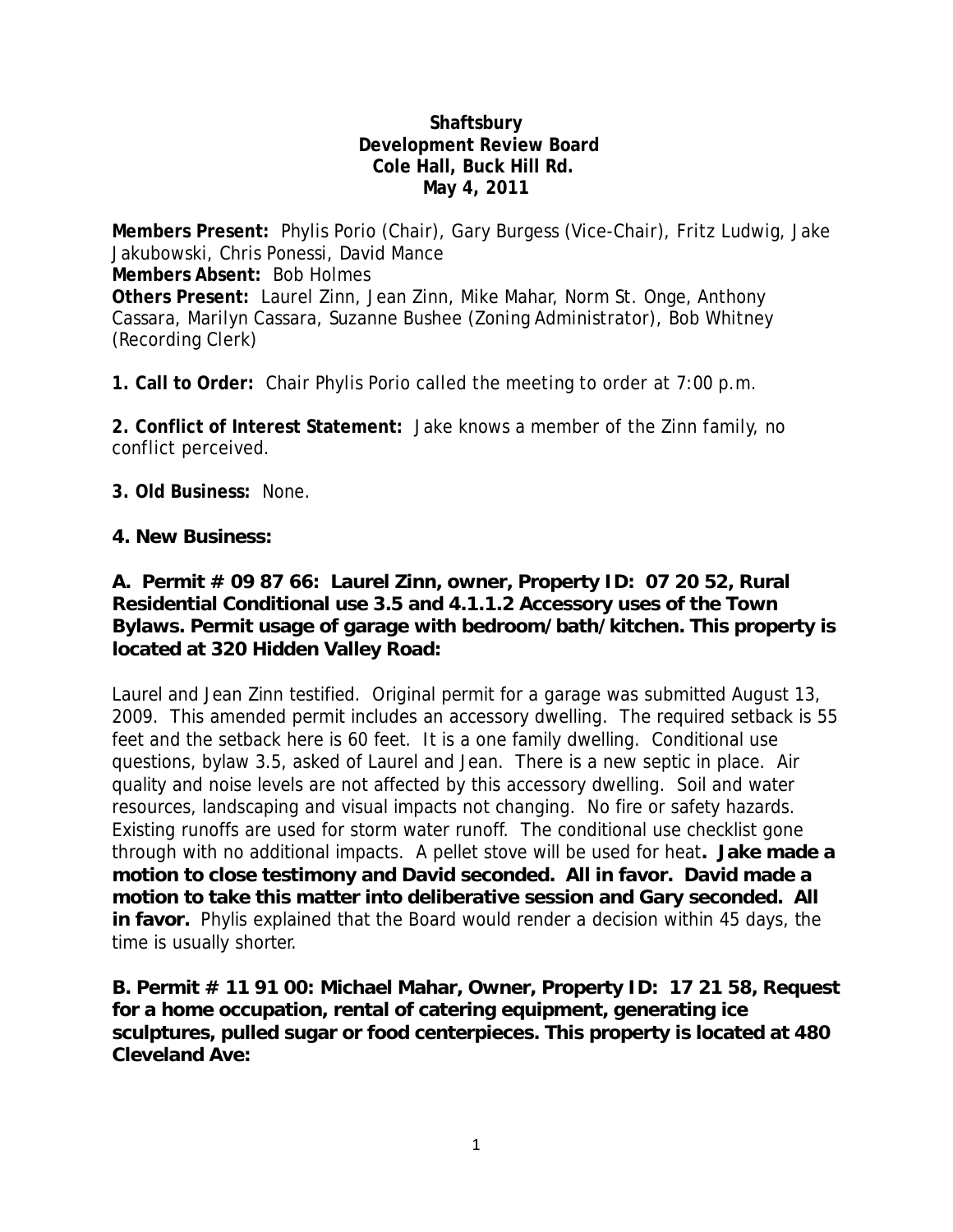Mike Mahar testified. He has experience in catering. His catering equipment will take up 50% of the first floor of the garage. There is room for a vehicle, snow blower and lawn care equipment. The upstairs is for home occupation. The septic system is 12' from SE corner of house. Town water is present. Driveway will be between the house and garage. The raised flower beds have been removed. Mike's office will be in the house dining room. All equipment will be delivered to the location where it will be used. No one will come to garage to pick up equipment. Equipment will be rented seasonally, May through September. Pulled sugar and food centerpieces will be present. Might have a Toyota truck stored there. Returned equipment will be cleaned on-site using a Hobart. Chris said that a State of Vermont waste water permit will be needed. He said that Mike should contact Dave Swift for this. Jake said that house is 935 square feet, garage is 635 square feet lower level and upper level is 520 square feet. Requirements are met.

Anthony and Marilyn Cassara asked about noise levels. Mike said an electric chainsaw will be used on ice sculptures. Jake advised that an electric upgrade may be needed.

Maximum building height allowed is 30', this structure will be 20'. Garage will be 20' from the Cassara property line. Phylis reminded Mr. Mahar that outdoor storage was not allowed. Mr. Mahar will contact Dave Swift and procure a letter to the DRB saying that Dave has no concerns. **David made a motion to continue this matter to the next meeting and Jake seconded. All in favor.** 

## **C. Memorandum of Understanding for Norm St. Onge: converting a barn for lodging purposes:**

This is not a formal proceeding but a general discussion on land development. Norm explained his plot plan. He has had this property since 2002. The septic system has been replaced. Barn is 9,000 square feet. Presently the barn is used for storage. Norm feels it is time to invest money in it or take it down. Lodging is being considered for the barn; perhaps a bed and breakfast. He is looking at four suites, each with a kitchen, for transient lodging. Lodgers are expected to stay from one night to six weeks. Older professional people visiting the area or relocating are expected. Norm is looking for any glaring omissions that the DRB can advise him of. David said there are no parking issues. Gary mentioned that the fire marshals will be interested in this. Phylis said that the proposed use is not a traditional B&B. It does not fit the definition of a hotel or motel. It could meet the definition of a multiple dwelling unit. Village residential allows for 1 and 2 family dwellings but not hotels or motels. Gary said that the DRB's hands are tied on this. Adaptive re-use may apply. The barn has town water but not town sewer. Phylis said at the moment the DRB could not approve.